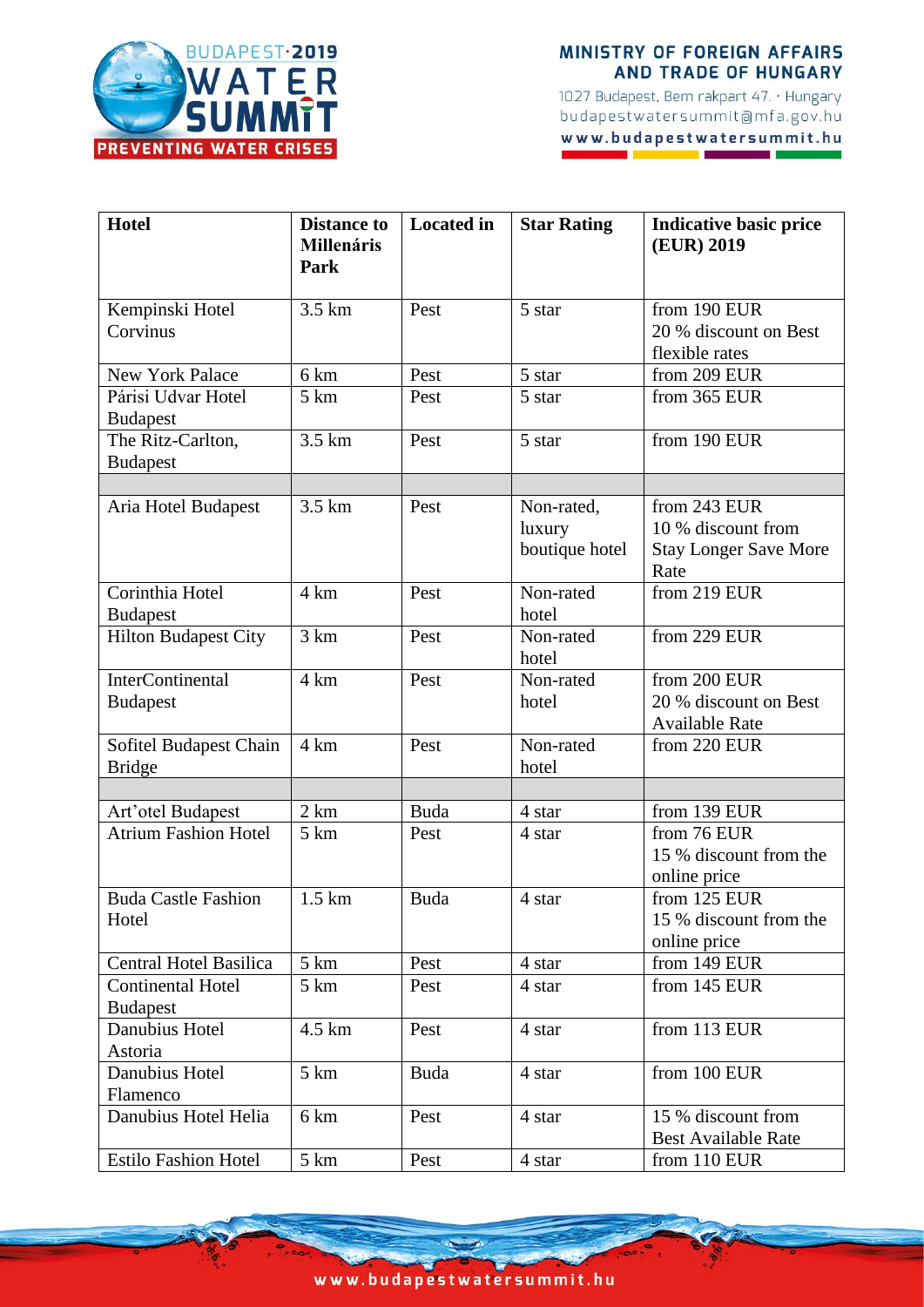

## **MINISTRY OF FOREIGN AFFAIRS AND TRADE OF HUNGARY**

1027 Budapest, Bem rakpart 47. · Hungary budapestwatersummit@mfa.gov.hu www.budapestwatersummit.hu

|                              |                   |             |                 | 15 % discount from the |
|------------------------------|-------------------|-------------|-----------------|------------------------|
|                              |                   |             |                 | online price           |
| <b>Expo Congress Hotel</b>   | $10 \text{ km}$   | Pest        | 4 star          | from 80 EUR            |
|                              |                   |             |                 | 15 % discount from the |
|                              |                   |             |                 | online price           |
| <b>Hotel Nemzeti</b>         | 6 km              | Pest        | 4 star          | from 140 EUR           |
| <b>Budapest MGallery by</b>  |                   |             |                 |                        |
| Sofitel                      |                   |             |                 |                        |
| Hotel President              | 3 km              | Pest        | 4 star          | from 149 EUR           |
| Hotel Regnum                 | 2 km              | <b>Buda</b> | 4 star          | from 105 EUR           |
| Residence                    |                   |             |                 |                        |
| <b>Hotel Zenit Budapest</b>  | $3.5 \mathrm{km}$ | Pest        | 4 star          | from 135 EUR           |
| Palace                       |                   |             |                 |                        |
| K+K Opera Hotel              | 4 km              | Pest        | 4 star          | from 125 EUR           |
| La Prima Fashion             | 3.5 km            | Pest        | 4 star          | from 120 EUR           |
| <b>Hotel Budapest</b>        |                   |             |                 | 15 % discount from the |
|                              |                   |             |                 | online price           |
| <b>Mamaison Hotel</b>        | $5 \mathrm{km}$   | Pest        | 4 star          | from 119 EUR           |
| Andrássy                     |                   |             |                 |                        |
| <b>Mercure Budapest</b>      | 2 km              | <b>Buda</b> | 4 star          | from 129 EUR           |
| Castle Hill                  |                   |             |                 |                        |
| <b>Mercure Budapest City</b> | 4 km              | Pest        | 4 star          | from 139 EUR           |
| Center                       |                   |             |                 |                        |
| <b>Mercure Budapest</b>      | 4.5 km            | Pest        | 4 star          | from 129 EUR           |
| Korona                       |                   |             |                 |                        |
| <b>Novotel Budapest</b>      | 5 km              | Pest        | 4 star          | from 139 EUR           |
| Centrum                      | $1.5 \mathrm{km}$ | Buda        | 4 star          | from 149 EUR           |
| Novotel Budapest<br>Danube   |                   |             |                 |                        |
|                              |                   |             |                 |                        |
| Courtyard by Marriott        | 6 km              | Pest        | Non-rated       | from 149 EUR           |
| <b>Budapest City Center</b>  |                   |             | limited service |                        |
|                              |                   |             | hotel (4 star)  |                        |
| Danubius Hotel Gellért       | 6 km              | Buda        | Non-rated       | from 144,50 EUR        |
|                              |                   |             | hotel           |                        |
|                              |                   |             |                 |                        |
| <b>Atlas City Hotel</b>      | 5.5 km            | Pest        | 3 star          | from 43 EUR            |
|                              |                   |             |                 | 15 % discount from the |
|                              |                   |             |                 | online price           |
| <b>Baross City Hotel</b>     | 5.5 km            | Pest        | 3 star          | from 43 EUR            |
|                              |                   |             |                 | 15 % discount from the |
|                              |                   |             |                 | online price           |
| <b>Cosmo City Hotel</b>      | 5 km              | Pest        | 3 star          | from 81 EUR            |
|                              |                   |             |                 | 15 % discount from the |
|                              |                   |             |                 | online price           |

www.budapestwatersummit.hu